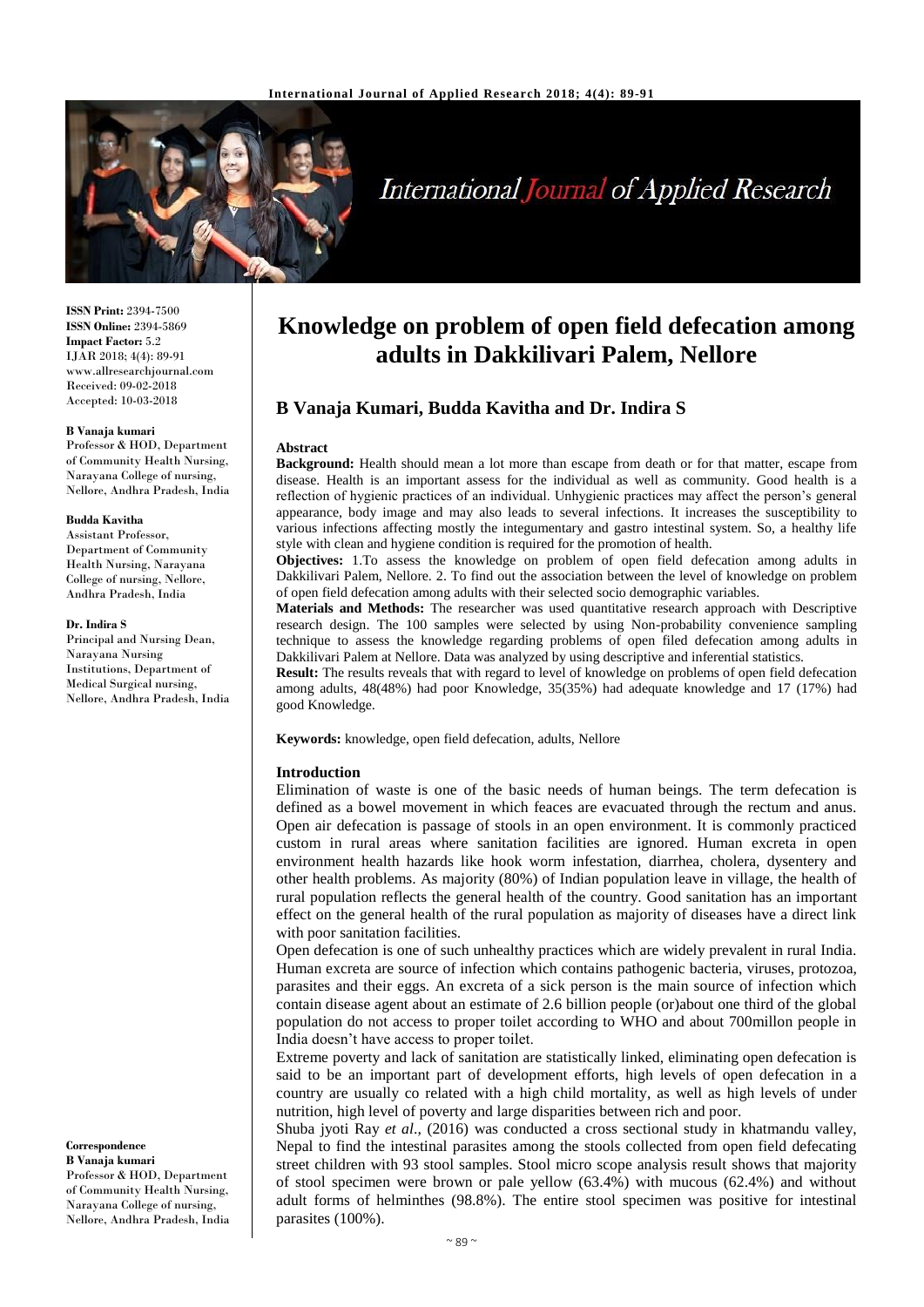#### **Objectives**

- 1. To assess the knowledge on problem of open field defecation among adults in Dakkilivari palem, Nellore.
- 2. To find out the association between the level of knowledge on problem of open field defecation among adults with their selected socio demographic variables.

## **Material and Methods**

**Research Approach:** Quantitative research was adopted for the study.

**Research Design:** The descriptive research design was used for present study.

**Setting of the Study:** The study was conducted in Dakkilivari palem at Nellore.

**Target Population:** The population in the present study includes 100 Adult in Dakkilivari palem, Nellore.

**Accessible Population:** The accessible population for the present study includes who are residing in Dakkilivari Palem, Nellore.

**Sample:** The population for the present study includes the adults who fulfill the inclusion criteria.

**Sample Size:** The sample size was 100 adults in Dakkilivari Palem.

**Sampling Technique:** Non probability convenience sample technique was adopted for the study.

**Development and Description of Tool:** With the help of an extensive review from various textbooks, Journals/ publications, mass media and health care personnel's. The tool was developed to assess the knowledge on problems of open field defecation in Dakkilivari palem, Nellore.

#### **The tools is divided into 2 parts,**

Part-A: Demographic variables like age, sex, education, occupation, income, type of family, latrine facility, and source of information.

**Part-B:** Structured questionnaire, to assess the knowledge on problems of open field defecation.

#### **Result and Discussions**

**Table 1:** Frequency and percentage distribution of knowledge on problems of open field defecation among adults (N=100)

| Level of knowledge | <b>Frequency</b> (f) | Percentage $(\% )$ |
|--------------------|----------------------|--------------------|
| Poor knowledge     |                      |                    |
| Adequate knowledge | 35                   | 35                 |
| Good knowledge     | 17                   |                    |
| Total              |                      |                    |

Table no-1: Shows that with regard to level of knowledge on problems of open field defecation among adults, 48(48%) had poor Knowledge, 35(35%) had adequate knowledge and 17 (17%) had good Knowledge.



Fig 1: Percentage distribution of adults based on level of knowledge

**Table 2:** Mean and standard deviation of level of knowledge among adults in problems of open field defecation. (N=100)

| Criteria           | Mean | <b>Standard deviation</b> |
|--------------------|------|---------------------------|
| Level of knowledge | 5.67 |                           |

Table 2: Shows the mean and standard deviation of level of knowledge on problems of open field defecation, mean is 15.67 with standard deviation is 3.95.

Association between the level of knowledge on problems of open filed defecation among adults with their selected socio demographic variables. There is a significant association between the education, occupation, family income and latrine facility and non significant association between the age, gender, type of family and source of information at the level of p<0.05.

## **Nursing Implications**

**Nursing Practice:** Information booklets to be provided to the adults in the language they understand with appropriate pictures to improve their knowledge on open field defecation.

**Nursing Education:** Adults should be educated related to problems of open field defecation and mode of transmission of diseases.

**Nursing Administration:** Nursing administration should develop certain plans and polices to be implemented to improve the knowledge on problems of open field defecation.

**Nursing Research:** The nurses should be encourage to do research in the field of interest regarding critical ill patients

#### **Conclusion**

The study concluded that the level of knowledge on problems of open field defecation among adults 48(48%) had Poor Knowledge, 35 (35%) had adequate knowledge and 17 (17%) had good knowledge. The majority of the adults have poor knowledge about Open filed defecation, they need effective health education to change their healthy life style practices